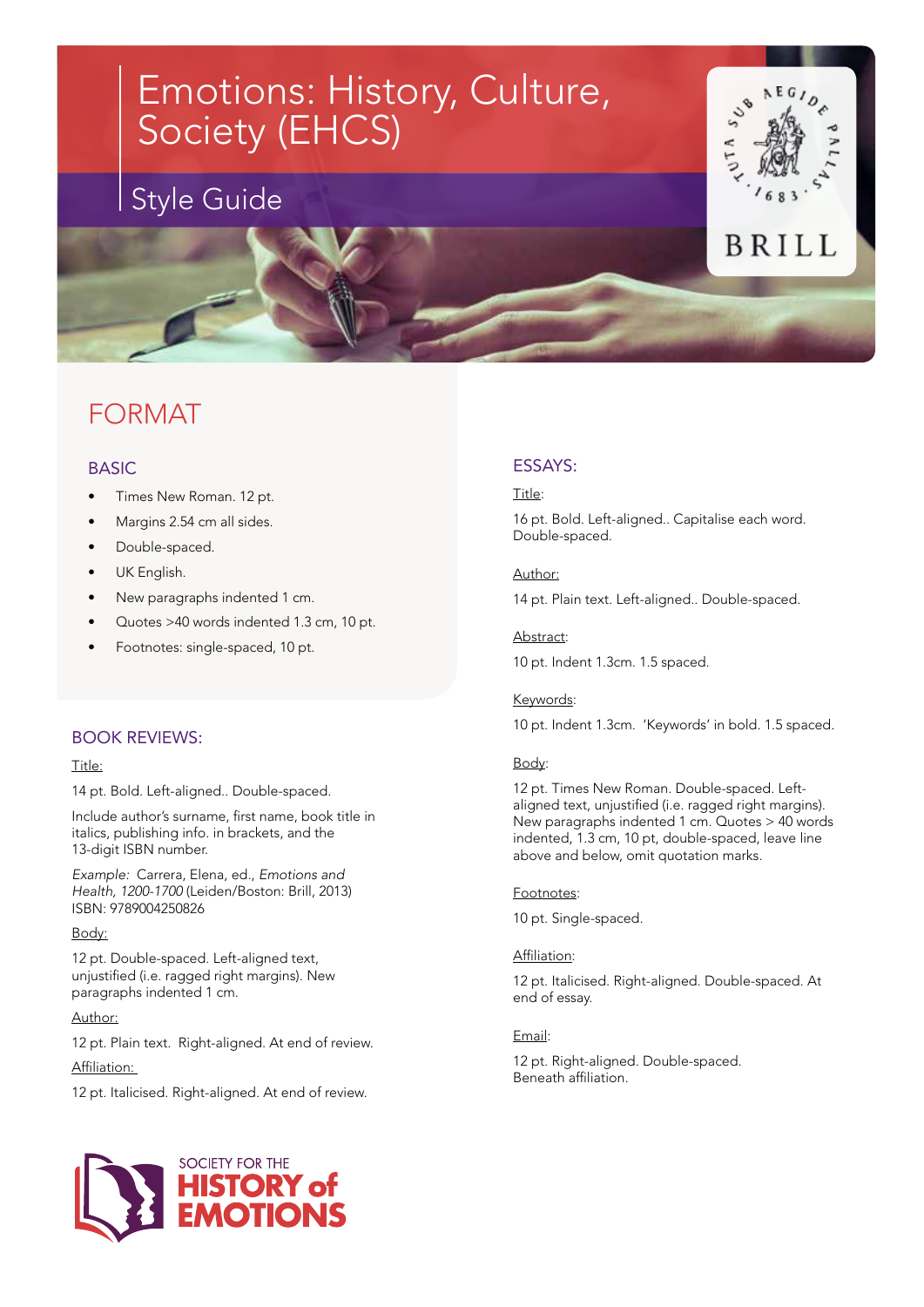# EHCS Style Guide

## STYLE AND PUNCTUATION

Please follow the [Chicago Manual of Style,](http://www.chicagomanualofstyle.org/tools_citationguide.html)  [17th edition](http://www.chicagomanualofstyle.org/tools_citationguide.html).

#### Paragraphs:

First line of new paragraph indented 1cm.

#### Quotes:

- Quotes > 40 words indented, 1.3 cm, 10 pt, doublespaced, leave line above and below. Omit quotation marks.
- Use single quotation marks (except for a quote within a quote, or active speech).
- Place punctuation OUTSIDE quotation marks for in-text quotes. (note: for footnotes, punctuation is INSIDE quotation marks for chapter and journal titles. E.g.: Deborah Howard, 'Introduction,' in *Architecture and Pilgrimage…*).

#### Subtitles:

Bold, sentence case, no space after title and next line.

#### Spacing:

- Single spaces after full stops.
- Do insert a space between initials: R. S. White (not R.S. White).
- Do not insert a space between a number and a unit of measurement: 16kg, 9am (not 16 kg or 9 am).
- Ellipses: Space before and after [space] three dots [space].

#### Spelling:

- UK English: 'S' not 'Z'. Honour, behaviour, colour, capitalise (i.e. use '-ise' not '-ize').
- Retain original spelling in book or article titles and quotations.

#### Foreign languages

- Italicise words/phrases in a foreign language which haven't been subsumed into English; with a translation, in parentheses and plain text, if necessary. *Example: doppelgänger* (double)
- Quotes in foreign languages: provide translation in parentheses, plain text, inside quotation marks. *Example:* 'pueri occiduntur' ('children are killed')

#### Numbers:

- Write out numbers one to ninety-nine; from 100 above use figures.
- When a number begins a sentence, it is always spelled out.
- Hyphenate spelled-out numbers: twenty-one, two-thirds.
- Elide numbers to two places using an en dash, but don't elide dates: 130–33, 260–64 (but 1431–1439).
- For page nos, don't use p. or pp.
- Use commas to separate large numbers: 6,990.
- Centuries should be written out in full: sixteenth century (not 16th Century)
- In running text, use 'from' or 'to' to indicate a range of numbers, not a dash.

#### Dates:

- Write dates out in prose with no punctuation, no ordinal suffix and no abbreviation: 1 December 2015 (not Dec. 1, 2015, or 1st December, 2015 etc.).
- Don't elide date ranges: 1700–1760 (not 1700–60).
- Write 'from 1924 to 1928' not 'from 1924-8'.
- Don't insert a space between 'c.' and date, or italicise 'c.': c.1700 (not c. 1700 or c. 1700).
- Don't include an apostrophe for decades: 1330s.
- Hyphenate 'mid': mid-thirteenth century.
- Hyphenate centuries when they function as adjectives (tenth-century monastery) not nouns (a monastery from the tenth century).

#### Commas:

No Oxford/serial commas before the final 'and' or 'or' in lists (e.g., Katie, John and Tim), except where this makes the meaning ambiguous.

#### Capitals:

- Headings use title case: capitalise all words except 'a, an, and, as, at, but, by, for, from, in, nor, off, on, or, so, the, to, yet, with', unless they are the first or last word of the title, or follow a colon.
- Subheadings use sentence case
- Time periods etc.: medieval; modern; early modern; antiquity; Middle Ages; Renaissance; Reformation; Enlightenment; Chapter 2, but chapters 3 and 4.
- Titles: capitalised when immediately preceding name– President Lincoln (but the president).

#### Apostrophes:

- Do not include apostrophes in dates: 1200s, not 1200's
- For nouns ending in 's', and an extra 's' after possessive apostrophes only if you would verbally pronounce it– Erasmus's, but Socrates'.

#### Italicisation:

- Italicise book titles and foreign words
- Do not italicise poem titles: Robert Frost's poem 'The Housekeeper' in his collection *North of Boston.*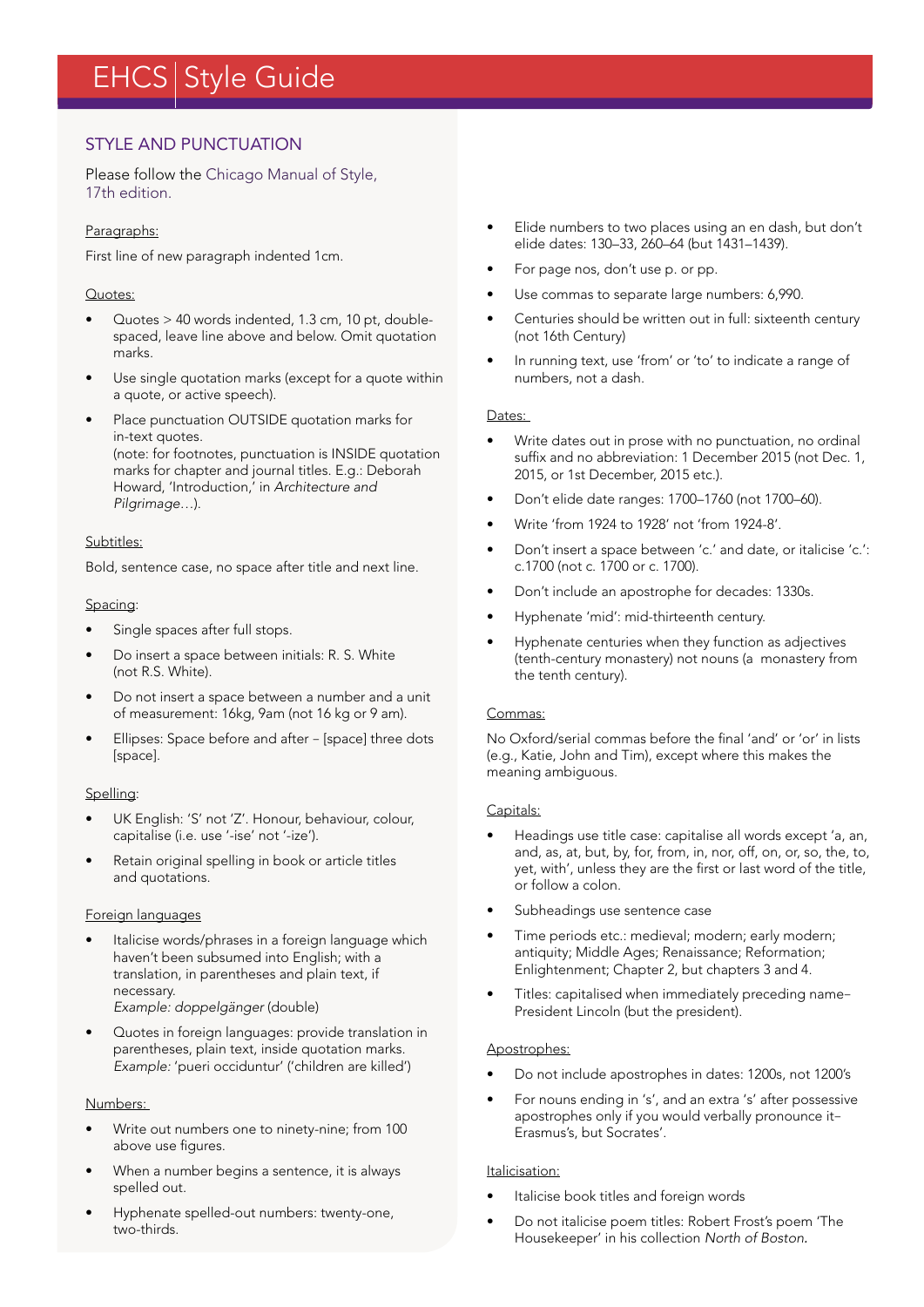## EHCS Style Guide

#### Hyphens:

Use spaced en dashes (–) not em dashes (—) or hyphens (-) for parenthetical comments.

- Time periods:
	- 'late' and 'early' no hyphens, but yes for 'mid'
	- early fourteenth-century texts, but texts from the early fourteenth century
	- the twenty-first century; twenty-first- century history
	- a mid-eighteenth-century poet
- Compound modifiers:
	- Hyphenated before the noun (well-educated man, but the man is well educated).
	- Two-word compound modifier that begins with an adverb ending in ly is not hyphenated (sharply dressed man; widely used procedure).

#### Abbreviations and contractions:

- Abbreviated words have a full stop (ed. for editor, vol. for volume), but contracted do not (eds for editors, edn for edition, Mr, Dr, Ms).
- Exceptions: metric measures and time (do not have a full stop: kg, cm, 6am); and the shortened form of number/numero (does have a full stop: no.).
- *• etc.*: preceded and followed by a comma when it is the final item in a series (same for 'and so forth' and equivalents). Not italicised. *Example:* Proper technique (with attention paid to posture, wrist position, distance from the keyboard, etc., in the later performances).
- *• Ibid./Op. cit.:* The Chicago Manual Style 17 discourages the use of *'ibid.'* (they recommend the author–short title reference for works in the humanities). We don't use *Op. cit.*
- *• et al.*: same as etc., except if it follows a single item (e.g*.*, 'Jones et al.') no commas. Not italicised.
- *• e.g.* and *i.e.*: followed by a comma ('Kessler managed to change the subject; that is, he introduced a tangential issue'). In prose, use words; contractions should be confined to parenthesis ('The most noticeable difference between male and female ginkgo trees – i.e., the presence of berries in the latter – is their ...').

## FOOTNOTES:

Please follow the [Chicago Manual of Style, 17th edition](http://www.chicagomanualofstyle.org/tools_citationguide.html)

## BOOKS

#### Basic:

Michael Pollan, *The Omnivore's Dilemma: A Natural History of Four Meals* (New York: Penguin, 2006), 99–100.

Pollan, *Omnivore's Dilemma*, 3.

#### Two authors:

Geoffrey C. Ward and Ken Burns, *The War: An Intimate History, 1941–1945* (New York: Knopf, 2007), 52.

Ward and Burns, *War*, 59–61.

#### Three authors:

Joyce Heatherton, James Fitzgilroy, and Jackson Hsu, *Meteors and Mudslides: A Trip through…*

#### Four or more:

Dana Barnes et al., *Plastics: Essays on American Corporate Ascendance in the 1960s* . . .

### Ed./eds:

Joel Greenberg, ed., *Of Prairie, Woods, and Water: Two Centuries of Chicago Nature Writing* (Chicago: University of Chicago Press, 2008), 42.

Lynn M. Thomas and Jennifer Cole, eds, *Love in Africa*  (Chicago: University of Chicago Press, 2009).

John D. Kelly, 'Seeing Red: Mao Fetishism, Pax Americana, and the Moral Economy of War,' in *Anthropology and Global Counterinsurgency*, ed. John D. Kelly et al. (Chicago: University of Chicago Press, 2010), 77.

Michael Foucault, *Technologies of the Self,* ed. Luther H. Martin, Huck Gutman and Patrick H. Hutton (Amherst: University of Massachusetts Press, 1988).

### Translator:

Richmond Lattimore, trans., *The Iliad of Homer* (Chicago: University of Chicago Press, 1951), 91–92.

Jan Plamper, *The History of Emotions: an Introduction*, trans. Keith Tribe (Oxford: Oxford University Press, 2015).

#### Volumes:

H. M. Stanley, *Through the Dark Continent,* vol. 1 (London: George Newnes, 1899), 276–81.

### Publication dates:

Katie Barclay, *Love, Intimacy and Power: Marriage and Patriarchy in Scotland, 1650-1850* (Manchester: Manchester University Press, [2011] 2014).